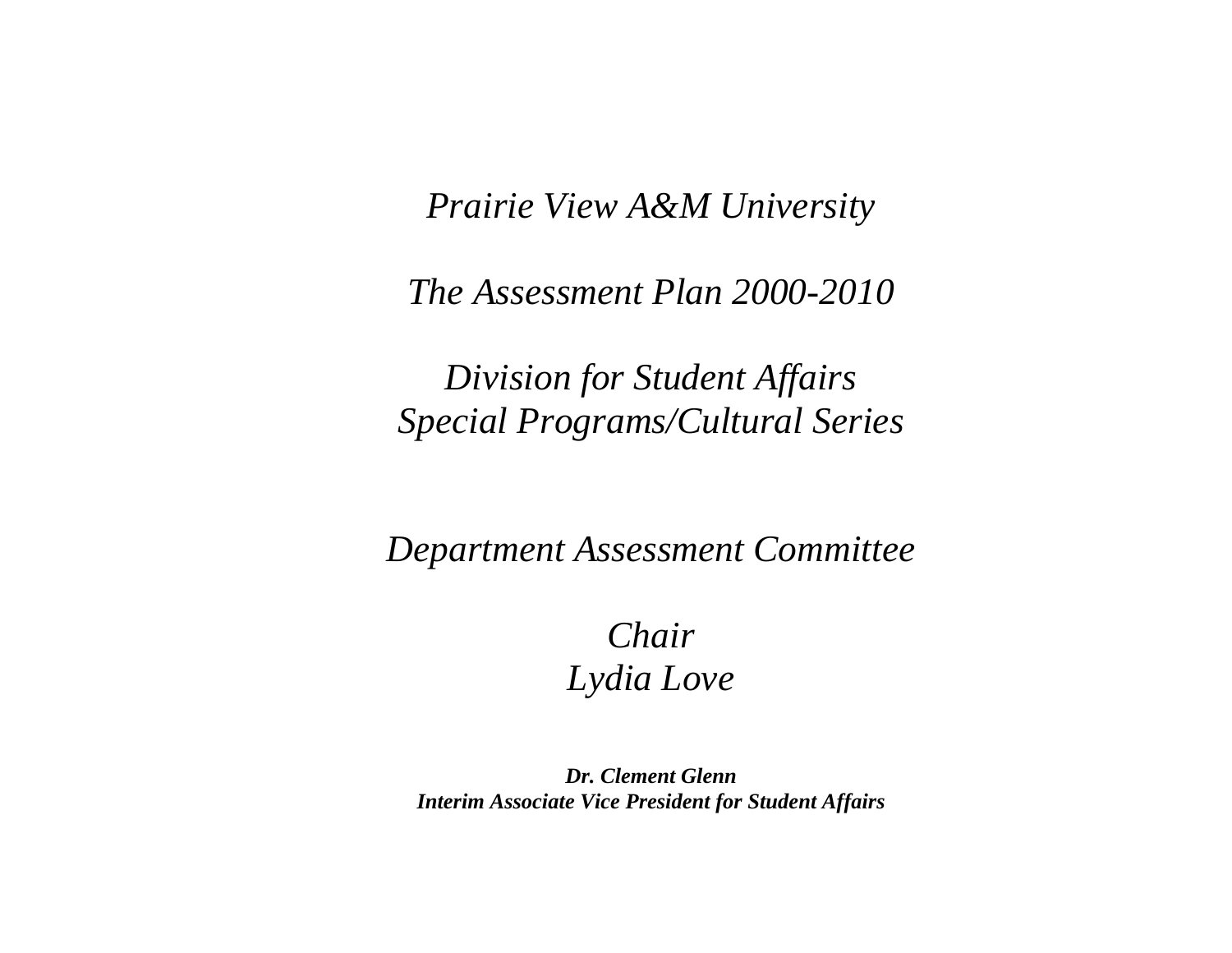## **Mission**

Consistent with the mission and core values of the University and the Division of Student Affairs, the mission for Special Programs Cultural Series is to develop and implement comprehensive and stimulating programs that educate and develop students through participation and exposure to cultural diversity, prevention service, community service and awareness.

# **Alignment to University's Mission**

Promoting programs that contribute to student success is part of the University's goals for 2005-2010. The Office of Special Programs Cultural Series is charged with providing widespread campus participation to create support for prevention programs and other health related efforts. The office also focuses on cultural development, diversity and student awareness. Through programming the Office of Cultural Series contributes to accomplishing the service components of the overall university mission.

# **Core Values of the Office of Special Programs Cultural Series**

#### **Leadership**

Prairie View A&M University will stimulate, initiate, and implement program and services to both inspire and guide students, faculty, and staff in developing their self-confidence, self-discipline, and other requites to becoming successful leaders in their professions and in their communities, further, university will offer campus-based and distance education programs to enhance the life chances for persons in its service areas.

### **Social Responsibility**

Prairie View A&M University will promote active participation in constructive social change through volunteerism, leadership, and civic action on the part of its faculty, staff, and students; further, the university will utilize channels available for influencing public policy on the local, state, national and international levels.

# **Conceptual Framework for the Assessment in Special Programs and Cultural Series**

The three tenets of the University's mission statement –research, teaching, and service, guide us as we approach each program/event. Each event is viewed as an opportunity to educate and enlighten the student from conceptualization, to implementation and evaluation. This is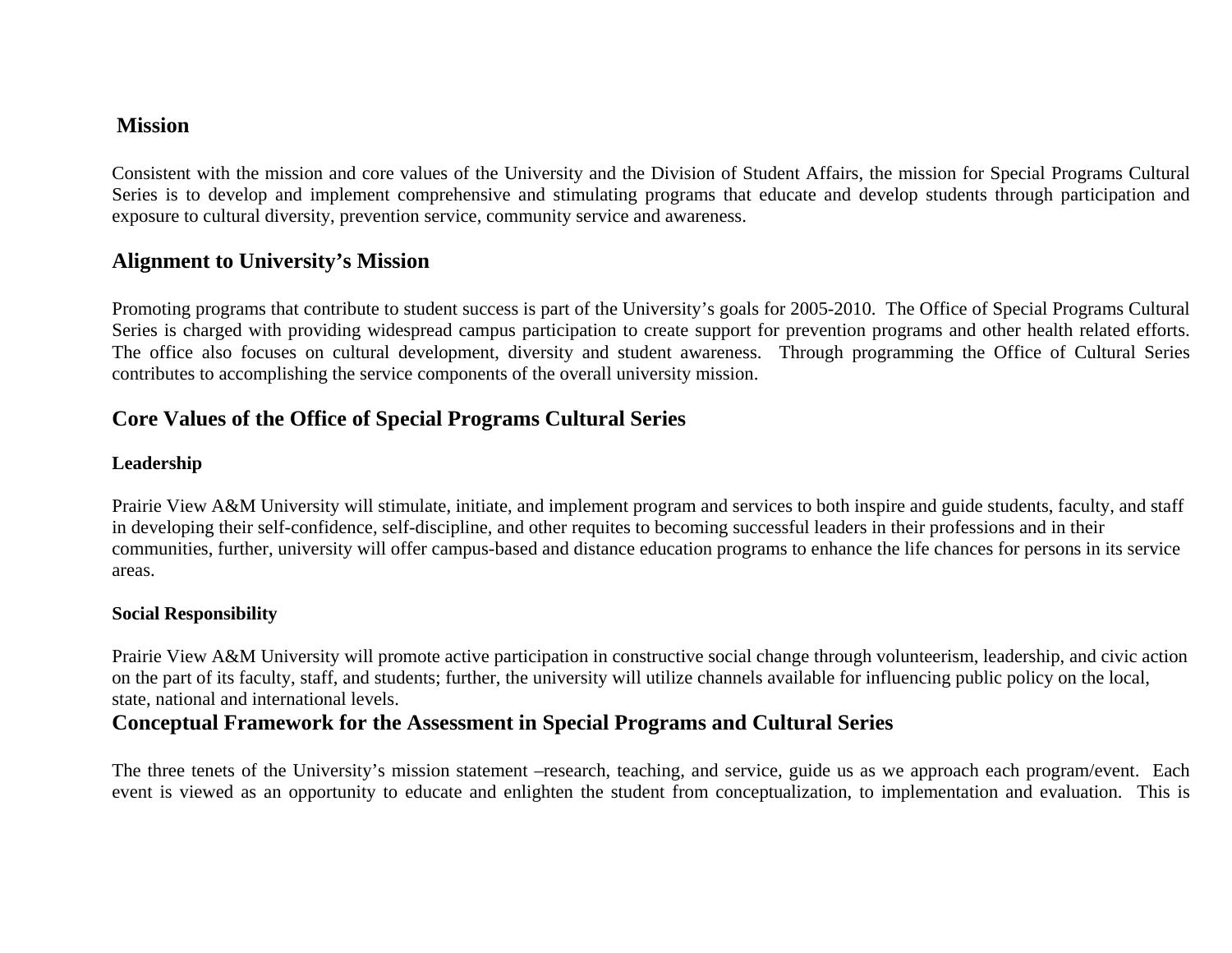consistent with the mission and core values of the University and the Division of Student Affairs. Moreover, Institutional Goal 7 for the years 2005-2010 directs our office to:

#### **Goal 7.Promote programs that contribute to student success**

Best practices and azimuths identified in the Integrated Plan of the Texas A&M University System apply to this knowledge base:

#### **Azimuth 2. Provide Educational Access and Excellence and Nurture Educational Success.**

Students are able to learn from programming or planning process, for in them lays the opportunity to understand contracts, bid processes, financial transactions, teamwork, tome management, scheduling, networking with professionals, and a host of other opportunities.

Some or our standards and benchmarks come from established documentation in the field of Student Affairs, while others have been experientially developed over time. These resources combine to guide our practices in meaningful ways.

The Council for the Advancement of Standards (CAS) for Special Programs and Cultural Series plays a vital role in establishing benchmarks from which we can measure our programs, services, and activities. Additionally, the Prairie View A&M University Core Values of: leadership and social responsibility inform and guide our service delivery, program and activity selection, and overall student development philosophy.

To that end, assessment will take place at the event-level and be developmental in focus. As reflected on the Assessment Cycles by Unit chart, event-specific satisfaction surveys will be administered on an ongoing basis. Moreover, the surveys are designed to collect both qualitative and quantitative data. Assessment data will be analyzed by the Departmental Assessment Committee which will include the Special Programs/Culture Series Coordinator and the event planning committee. Students will continue to be heavily involved in event planning committee work and will also assume a central role in assessment committee discussions as we incorporate assessment into the decision-making process for future programming and improvement.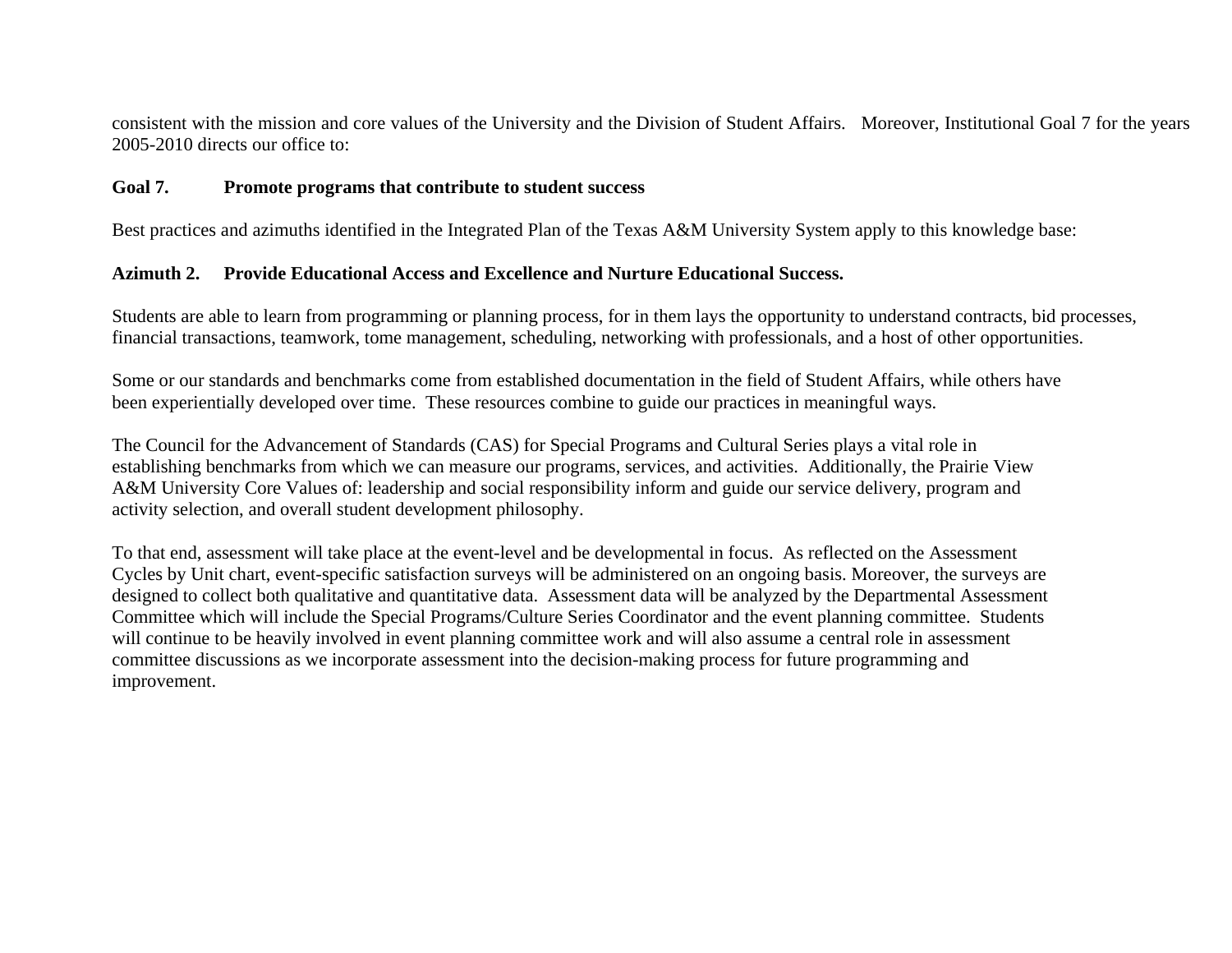#### PRAIRIE VIEW A&M UNIVERSITY

### Program Name: Special Programs/Cultural Series

#### INSTITUTIONAL GOALS

Programs Outcomes, Objectives, Action Strategies, Success Measures, Responsible Person (s), Cost Estimates and Lead to Improvement FY'07

| <b>Goal 7. Promote Programs that Contribute to Student Success</b>                               |                                                                                                                                                                                                                                                             |                                                                                        |                                                |                            |                                                                                                                                                                                                                                                                  |  |  |  |  |  |
|--------------------------------------------------------------------------------------------------|-------------------------------------------------------------------------------------------------------------------------------------------------------------------------------------------------------------------------------------------------------------|----------------------------------------------------------------------------------------|------------------------------------------------|----------------------------|------------------------------------------------------------------------------------------------------------------------------------------------------------------------------------------------------------------------------------------------------------------|--|--|--|--|--|
| <b>Outcomes</b>                                                                                  | <b>Objectives/Action Strategies</b>                                                                                                                                                                                                                         | <b>Success Measure</b>                                                                 | Person (s) Responsible                         | <b>Resource Allocation</b> | <b>Leads to Continuous Improvement and</b><br><b>New Performance Measure</b>                                                                                                                                                                                     |  |  |  |  |  |
| Deliver a wide<br>variety of<br>programs that<br>enhance student<br>learning and<br>development. | Collaborate with various<br>departments, colleges<br>and external agencies to<br>develop and implement<br>programs that reflect the<br>values of a large planning<br>committee and meets<br>satisfactorily the needs of<br>a diverse student<br>population. | 85% of<br>participants will<br>report favorable<br>survey results<br>after each event. | Program<br>Coordinator<br>Program<br>Committee | \$40,000                   | By increasing student/staff<br>participation and involvement<br>in the development and<br>planning of programs, students<br>will more likely attend and<br>support these special programs<br>and make significant gains in<br>their development and<br>learning. |  |  |  |  |  |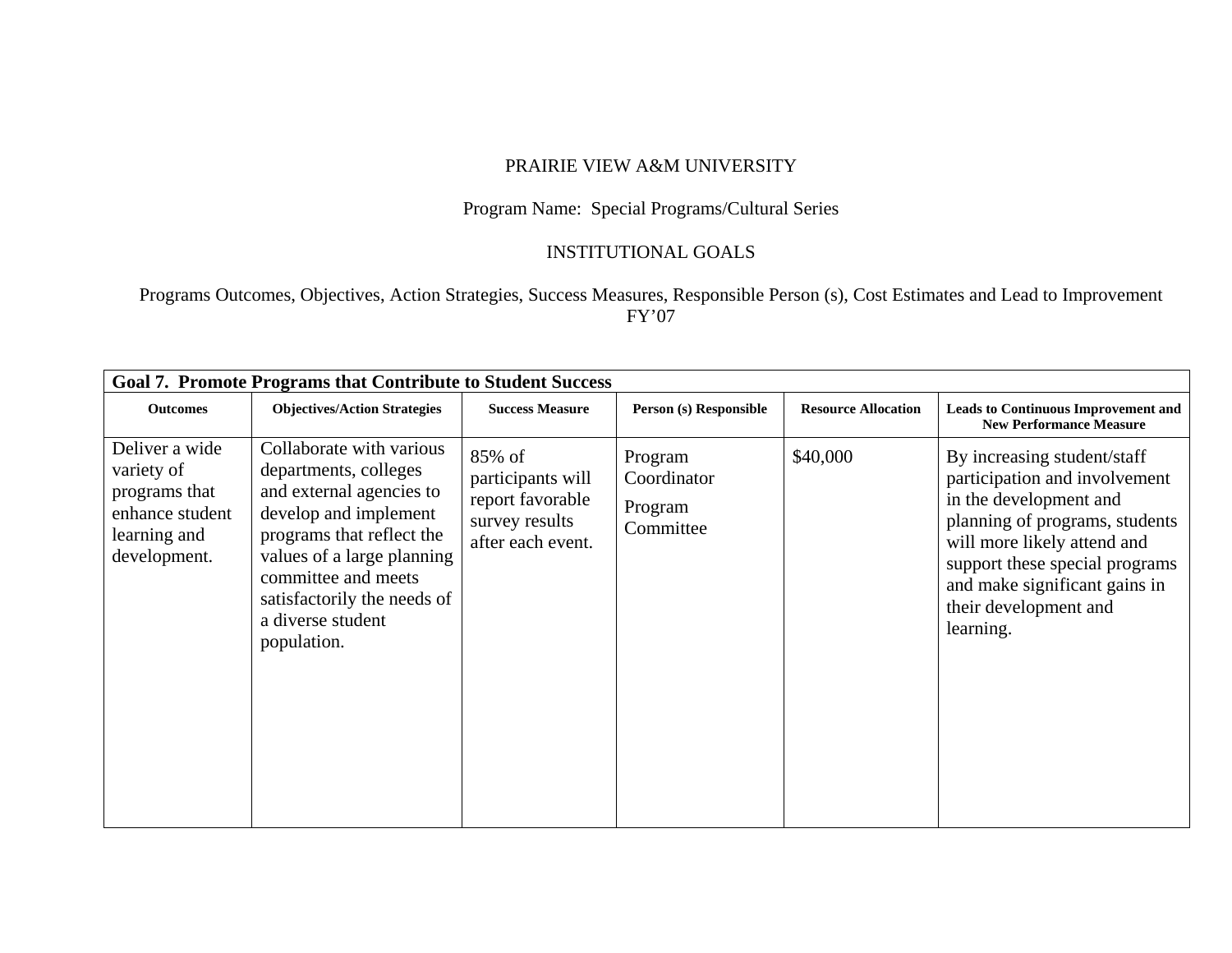| <b>Outcomes</b>              | Goal 7. Promote Programs that contribute to Student Success<br><b>Objectives/Action Strategies</b>                                                                                                                          | <b>Success Measure</b>                                                                                                                                                                                                     | Person (s) Responsible | <b>Resource Allocation</b> | <b>Leads to Continuous Improvement and</b>                                                                                                                                                          |
|------------------------------|-----------------------------------------------------------------------------------------------------------------------------------------------------------------------------------------------------------------------------|----------------------------------------------------------------------------------------------------------------------------------------------------------------------------------------------------------------------------|------------------------|----------------------------|-----------------------------------------------------------------------------------------------------------------------------------------------------------------------------------------------------|
|                              |                                                                                                                                                                                                                             |                                                                                                                                                                                                                            |                        |                            | <b>New Performance Measure</b>                                                                                                                                                                      |
| Improve staff<br>development | Collaborate with the<br>Texas A&M System<br>Universities and<br>Agencies through<br>participation in the<br>annual TAMUS Student<br>Affairs Symposium<br>Participate in at least one<br>national conference in<br>2007-2008 | 2007 Satisfaction<br>Survey yielded<br>100% approval<br>rating with the<br><b>TAMUS Student</b><br>Affairs<br>Symposium<br>sponsored by<br><b>PVAMU</b><br>$(75.2\% \text{ rated the})$<br>Symposium as<br>excellent; 24.8 | Program<br>Coordinator | \$1500                     | Continue efforts to gain and<br>share best practices and<br>innovative research on<br>programming in Student<br>Affairs<br>Strengthened linkages among<br>like departments across the<br>A&M System |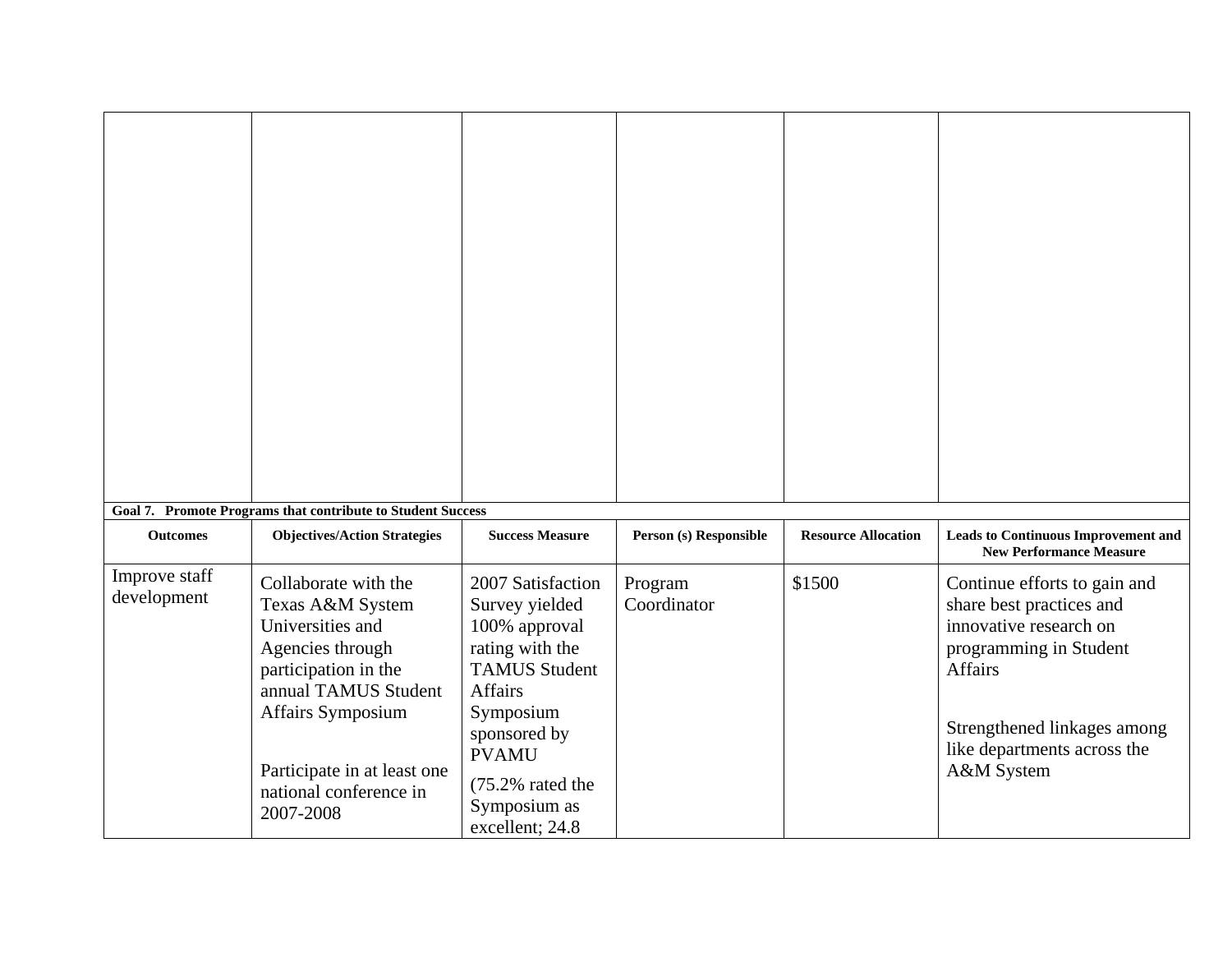|                 |                                                                    | rated the overall<br>Symposium as<br>good) |                        |                            | In 2007-2008 we will utilize<br>the information from the<br>System conference to<br>strengthen university Special<br>and Cultural programs. |
|-----------------|--------------------------------------------------------------------|--------------------------------------------|------------------------|----------------------------|---------------------------------------------------------------------------------------------------------------------------------------------|
|                 | <b>Goal 7. Promote Programs that Contribute to Student Success</b> |                                            |                        |                            |                                                                                                                                             |
| <b>Outcomes</b> | <b>Objectives/Action Strategies</b>                                | <b>Success Measure</b>                     | Person (s) Responsible | <b>Resource Allocation</b> | <b>Leads to Continuous Improvement and</b><br><b>New Performance Measure</b>                                                                |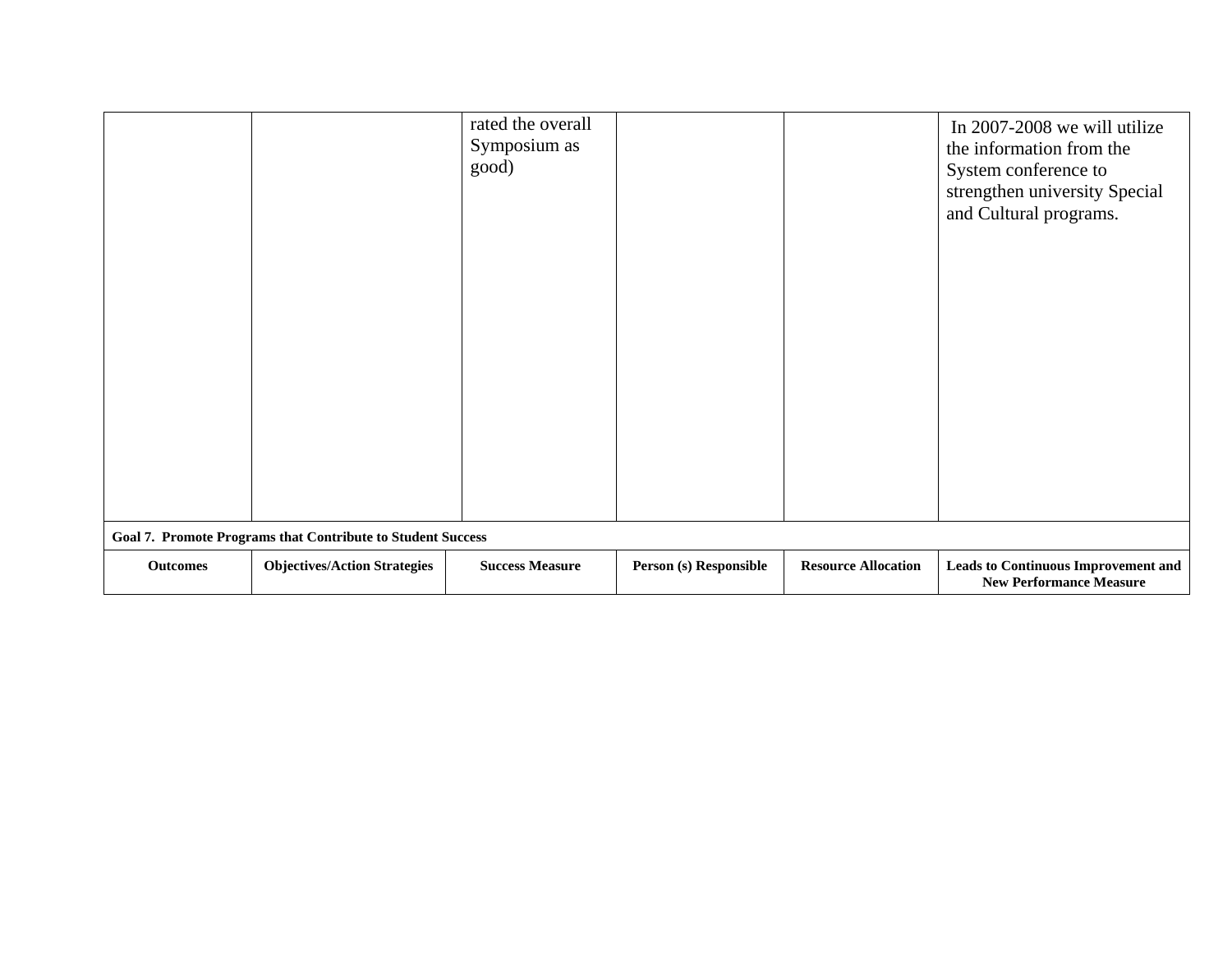| To foster<br>information and<br>awareness<br>programs that<br>will assist<br>students to make<br>informed life-<br>long decisions. | Foster co-curricular<br>support to the learning<br>community through<br>involvement in<br>activities that<br>encourage a holistic<br>approach to the total<br>development of<br>students in:<br>Continue to<br>1)<br>Identify and<br>implement<br>comprehensive<br>student<br>programs | Students from<br>several academic<br>departments<br>selected Cultural<br>Series and Special<br>Programs as part of<br>their class<br>requirements to<br>volunteer 20 hours<br>per semester. | Faculty<br>Program<br>Coordinator<br>Committee<br>Members | N/A<br>\$40,000 | Students will be able to<br>make healthy lifestyle<br>decisions for now and<br>the future.<br>Students will be more<br>enlightened on<br>gender/ethnicity/societa<br>l issues i.e. Black<br>History, Women's<br>History, Alcohol and<br>Drug Awareness and<br>other topics.<br>Enhanced<br>communications and<br>collaborations among<br>units emphasizing a<br>common goal to<br>enhance student<br>awareness,<br>development and<br>success.<br>Contribute to the<br>maintenance of a<br>university environment<br>that supports the social,<br>moral and physical<br>development of all<br>students. |
|------------------------------------------------------------------------------------------------------------------------------------|----------------------------------------------------------------------------------------------------------------------------------------------------------------------------------------------------------------------------------------------------------------------------------------|---------------------------------------------------------------------------------------------------------------------------------------------------------------------------------------------|-----------------------------------------------------------|-----------------|---------------------------------------------------------------------------------------------------------------------------------------------------------------------------------------------------------------------------------------------------------------------------------------------------------------------------------------------------------------------------------------------------------------------------------------------------------------------------------------------------------------------------------------------------------------------------------------------------------|
|------------------------------------------------------------------------------------------------------------------------------------|----------------------------------------------------------------------------------------------------------------------------------------------------------------------------------------------------------------------------------------------------------------------------------------|---------------------------------------------------------------------------------------------------------------------------------------------------------------------------------------------|-----------------------------------------------------------|-----------------|---------------------------------------------------------------------------------------------------------------------------------------------------------------------------------------------------------------------------------------------------------------------------------------------------------------------------------------------------------------------------------------------------------------------------------------------------------------------------------------------------------------------------------------------------------------------------------------------------------|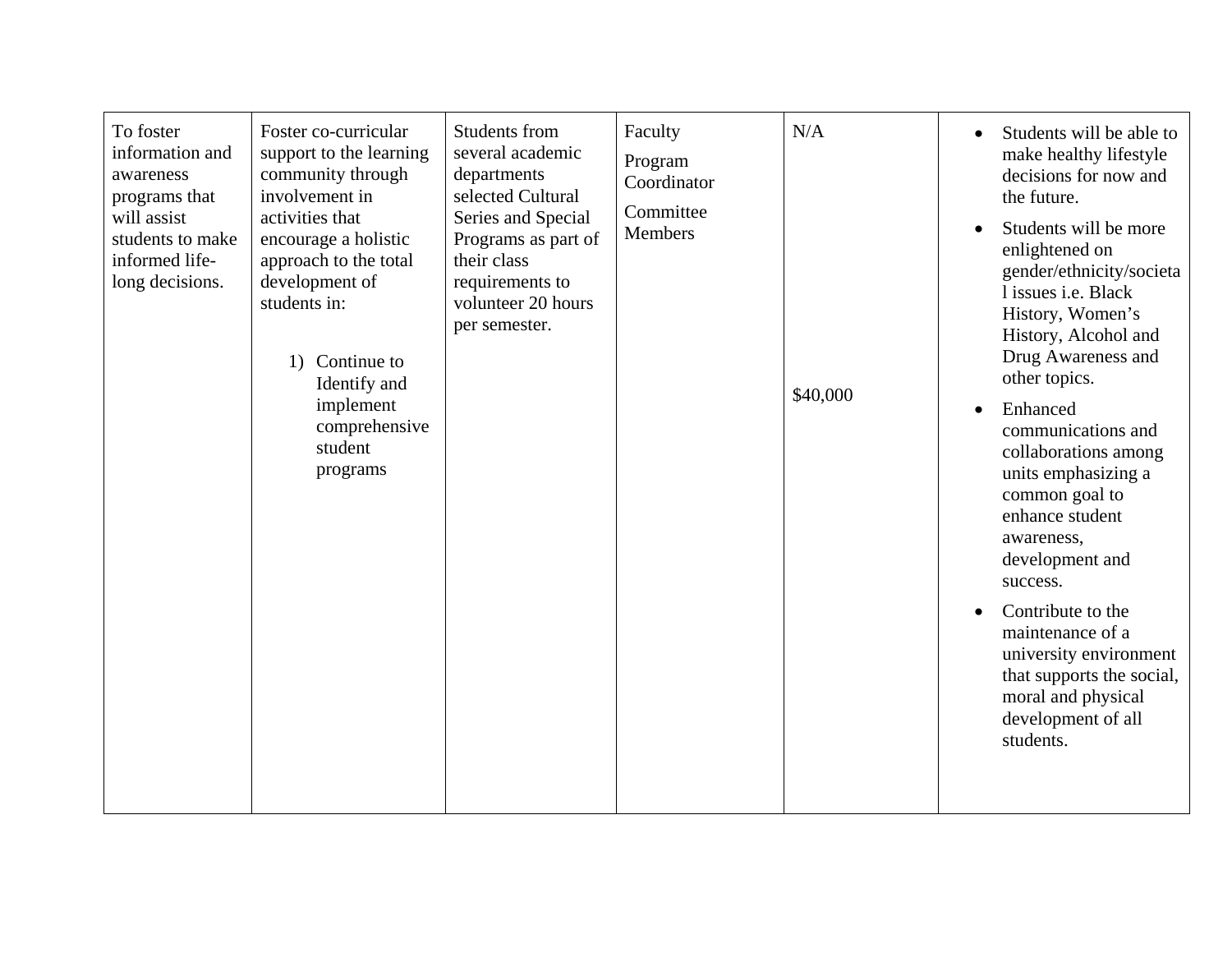# **Unit: Special Programs/Cultural Series**

# **Assessment Cycles by Unit**

| Name of<br><b>Measure</b>         | <b>Report</b><br><b>Completed</b> | <b>Targeted</b><br><b>Population</b> | <b>Type of Measure</b>    |                 | <b>Administrations</b><br><b>Period</b> |                                                    | Frequency | Description/<br><b>Purpose</b> | <b>Where</b><br>Assessed/ | Outcome/<br>What                          |                                 |                                                                       |
|-----------------------------------|-----------------------------------|--------------------------------------|---------------------------|-----------------|-----------------------------------------|----------------------------------------------------|-----------|--------------------------------|---------------------------|-------------------------------------------|---------------------------------|-----------------------------------------------------------------------|
|                                   | Yes or No                         |                                      | dized<br>Standard<br>Test | lational<br>vev | ζã<br>Ĕ<br>Ò.<br>$_{\rm cal}$           | ecify<br>$S_{\rm p}$<br>$\bullet\bullet$<br>Other: | Past      | <b>Future</b>                  |                           |                                           | Location/<br>Format             | Assessed?                                                             |
| Example:<br><b>Student Survey</b> | Yes                               | Undergraduate<br>Candidates          |                           |                 | X                                       |                                                    | 2004      | $2005 -$<br>2010               | Yearly                    | Student Self-Report of<br>Core Curriculum | By Program<br>$(Web - By 2007)$ | Perception/<br>Satisfaction/<br><b>Quality of Student</b><br>Learning |
| Example:                          | Yes                               | Freshmen                             | X                         |                 |                                         |                                                    | 1999.     | 2005                           | Yearly                    | Measures of critical                      | <b>TBD</b>                      | <b>Student Learning</b>                                               |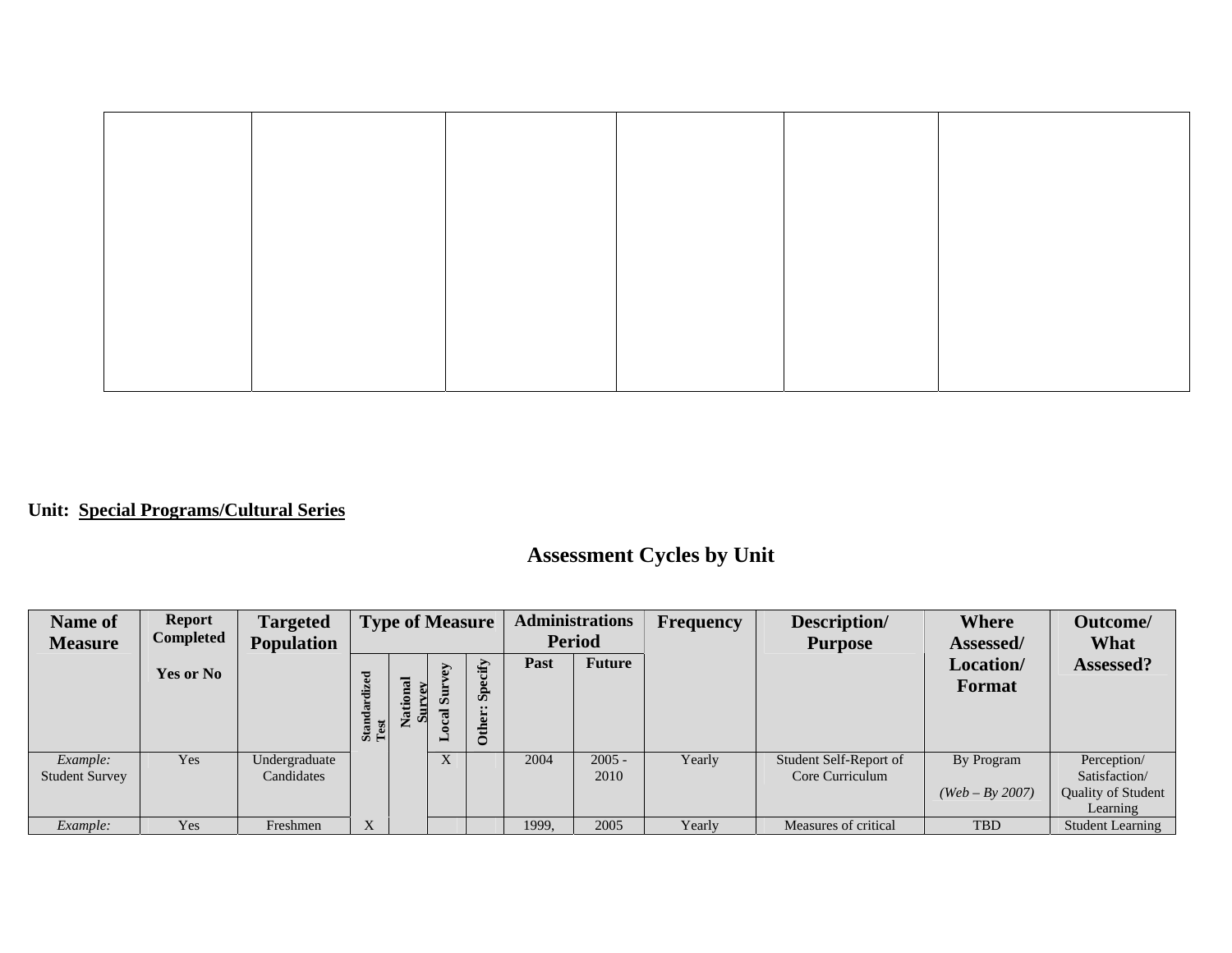| Academic<br>Profile |     | &<br><b>Juniors</b> |   | 2004 |      |             | thinking, reading and<br>mathematics |                 |                |
|---------------------|-----|---------------------|---|------|------|-------------|--------------------------------------|-----------------|----------------|
| Student             | Yes | Student             | X | 2005 | 2010 | On going by | To evaluate the                      | On site at the  | Student        |
| Program             |     | Body                |   |      |      | events      | effectiveness of the                 | event as well   | Satisfaction   |
| Survey              |     |                     |   |      |      |             | program and its                      | as Committee    |                |
|                     |     |                     |   |      |      |             | impact on student                    | Meeting         |                |
|                     |     |                     |   |      |      |             | development                          | debriefings     |                |
|                     |     |                     |   |      |      |             |                                      | after the event |                |
| Student             | Yes | Student             | X | 2006 | 2010 | Each        | To evaluate campus                   | To Be           | To obtain data |
| Body,               |     | Body,               |   |      |      | Semester    | wide program                         | Determined      | for            |
| Faculty/            |     | Faculty/            |   |      |      |             | effectiveness                        |                 | developing     |
| Staff               |     | <b>Staff</b>        |   |      |      |             |                                      |                 | future         |
| Survey              |     |                     |   |      |      |             |                                      |                 | programs       |

# **Assessment/Feed Back**

The success of Special Programs Cultural Series is measured from the participation of students, academic collaborations, student perception and satisfaction. Assessment results in FY2005-2006 yielded the following:

In addressing the feed back assessment for Special Programs Cultural Series, the following questions were answered:

### **What does your assessment data tell you about student learning and/or service delivery?**

Student Program Survey (On-going; qualitative/quantitative; Event-by-Event) Data suggested the following:

Increased student participation in the Distinguished Lecture Series and Heritage Month programs.